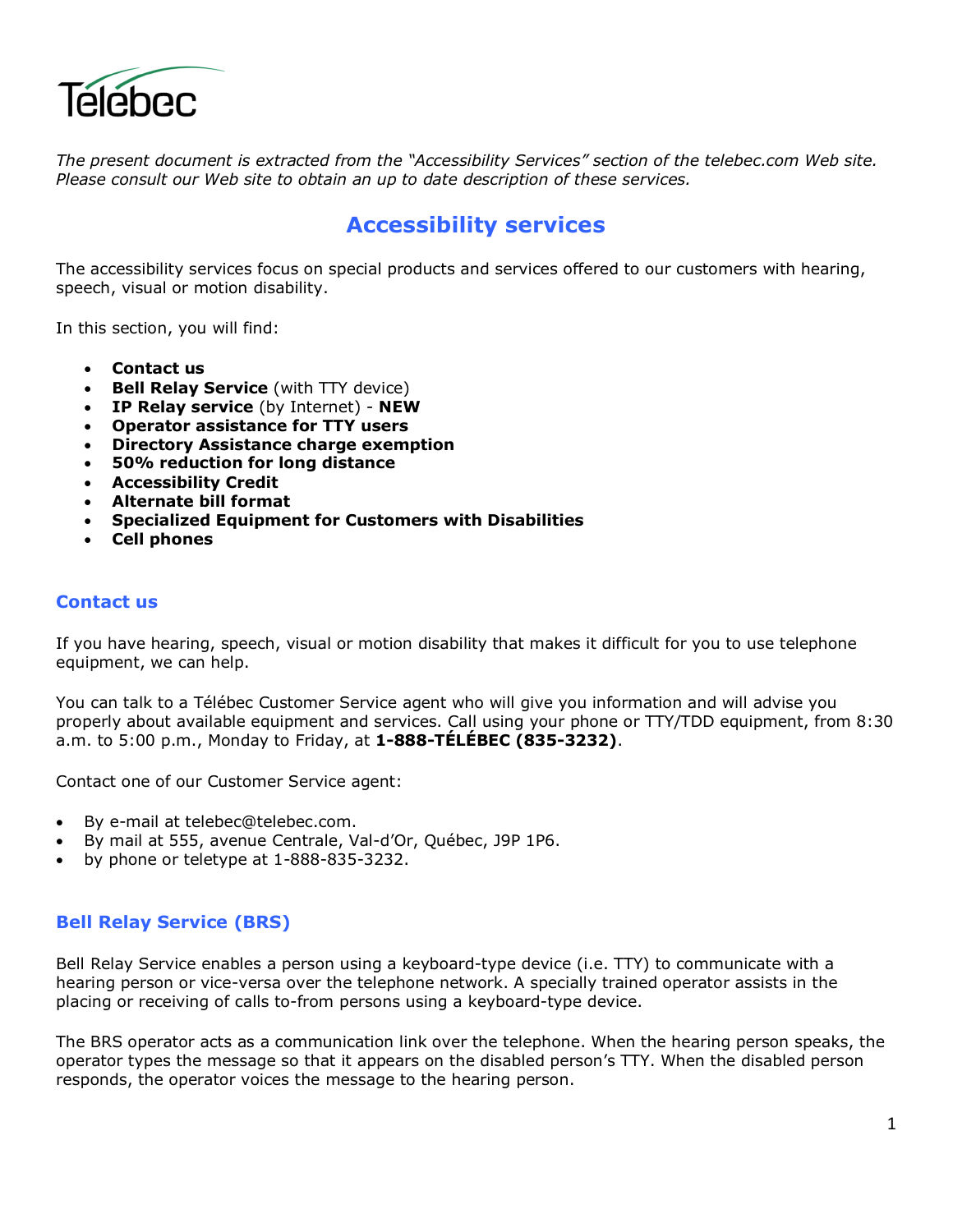Users of Bell Relay Service are eligible for a %50 discount on long-distance calls made within Canada and billed to their phone number.

The Bell Relay Service also gives you access to emergency services such as firefighting, ambulance and police. There is no charge for local calls.

- TTY's must be Baudot code capable, Voice Carry Over (VCO) is available.
- Service is available 7-days a week, 24-hours a day.
- French or English.
- Relay service can be reached from business, residence, cellular and pay phones.
- TTY users can call anywhere in the world (Long-distance charges will be applied where appropriate).
- Hearing persons may call any compatible TTY device (North America).
- Users can access similar Relay services everywhere in North America.
- All communicators have deaf culture training.

If you want to communicate with a TTY/TDD user you can with the help of Bell Relay Operators.

- **1 800 855-0511** (Voice to TTY).
- **711** (TTY to Voice).
- **1 800 855-1155** (TTY to TTY) For Operator Assistance in billing your long distance call to another TTY.

\* TTY Telecommunication devices for deaf/teletype machines only.

# **IP Relay service (by Internet)**

IP Relay service is the next generation of relay service in Canada. It uses the familiarity of online chat applications to make communication easier for deaf, deafened and hard of hearing people and those with speech disabilities.

IP Relay users connect to specially trained operators through chat sessions in the IP Relay portal. The operators place phone calls on their behalf and facilitate conversations.

IP Relay service operators are available 24/7. Calls are entirely confidential and operators follow a strict code of ethics. No record of conversation content is retained.

### **More information**

If you wish to obtain more information about this service or to register, consult the "Accessibility Services" section of our Web site at www.telebec.com.

### **Operator assistance for TTY users**

This service is available to the person with a functional limitation that prevents it from dialing a phone number, but who can dial "0" to reach the operator by mentioning "special". The operator dials for this person and offers also free the 411 service. If it's a long distance call, billing for this call is at the same rate as an automatic long distance call.

To benefit from this service, please call free at **1-800-855-0511**.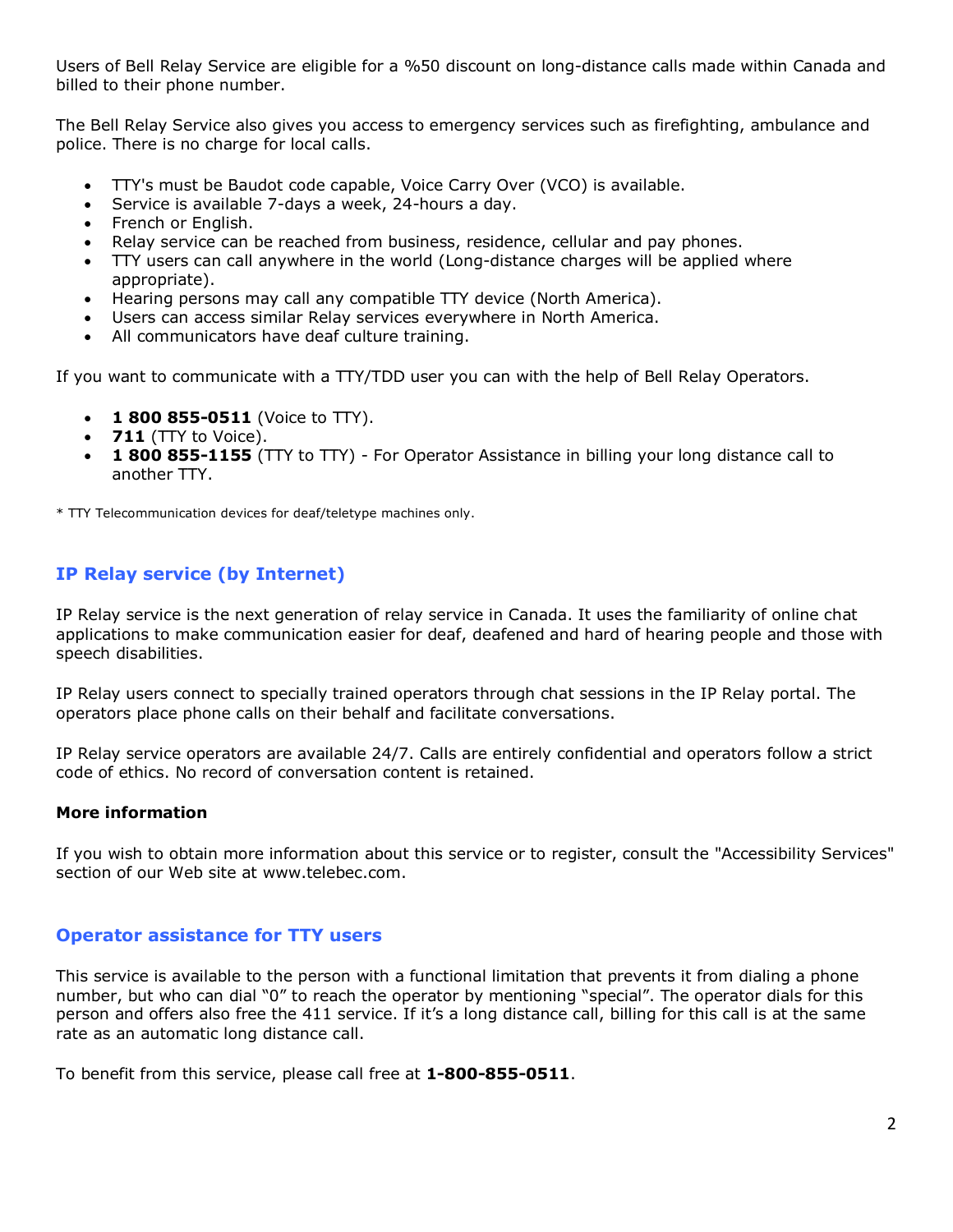To obtain this service for free, you must first obtain directory assistance charge exemption (*see the paragraph below*). The call must be made from your residence.

## **Directory Assistance charge exemption (people unable to use directory)**

Customers with disabilities that prevent them from using a directory may be eligible for Télébec's nocharge directory assistance option. This option only applies to directory assistance calls placed from the customer's residence or business line. To qualify for this exemption, the customer has to indicate to Télébec that he or she is not capable of using a phone book. To do so, they have to fill out and send to Télébec the exemption form which is included in the first white pages of the Télébec's phone directory. The customer will have to present in this form to one of Télébec's offices *a*long with certification signed on behalf of a doctor, of a member of the clergy or an organization that represents that person.

### **50% reduction for long distance**

If you must use at home a TTY device to communicate, you are entitled to a 50% reduction on long distance calls within Canada and billed to your phone number. **Eligible calls:** 

- • Customer-dialled (DDD) or the equivalent (i.e. codes 8, 9 or 0 only) within Canada.
- • Calling Card calls (code 3 or 7) that originate and terminate in Ontario, Quebec or 819

Northwest Territories - calling card must be the property of the disabled person. • Collect calls (code 4) received at the telephone number of the disabled person.  $\cdot$  3<sup>rd</sup> party billing (code 2) made to the telephone number of the disabled person.

NOTE: The minimum charge per call applies.

#### **Non-eligible calls:**

- 900/976 calls
- local calls

Applications for registration to receive the 50% discount are available from the Télébec Business Office: **1-888-TÉLÉBEC (835-3232)**.

### **Accessibility Credit**

If you have a disability that requires you to get extra equipment to use your phone service, you may be eligible for the accessibility credit.

For more information on this reduction or to subscribe, call at **1-888-TÉLÉBEC (835-3232)**.

### **Alternate bill format**

Upon request, bills and several bill inserts are available in an alternate format to persons who are blind. Information on the rates, terms and conditions of Télébec retail telecommunications services are also available in alternate formats.